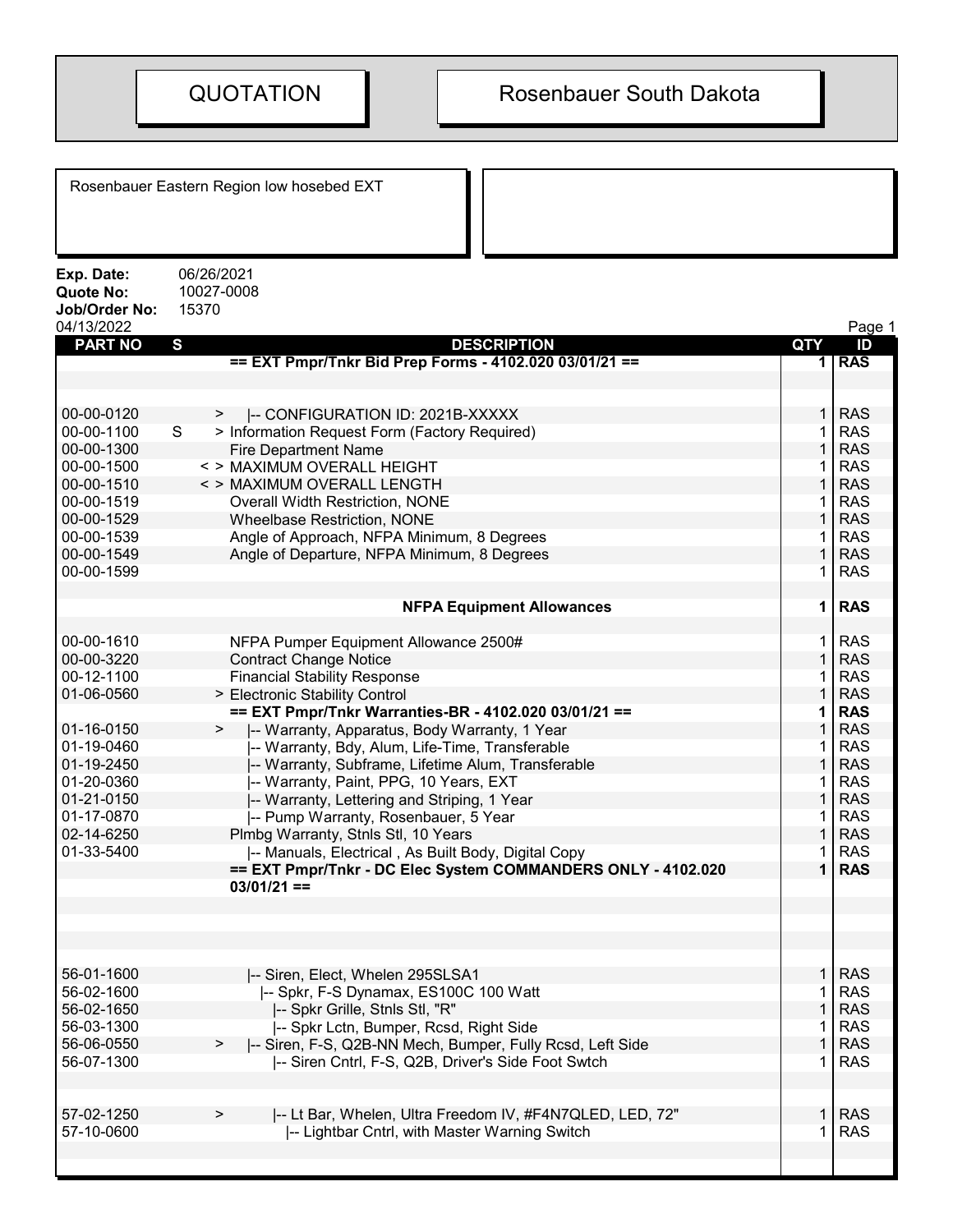| 04/13/2022     |                                                                          |                | Page 2     |
|----------------|--------------------------------------------------------------------------|----------------|------------|
| <b>PART NO</b> | S<br><b>DESCRIPTION</b>                                                  | <b>QTY</b>     | ID         |
|                |                                                                          |                |            |
|                |                                                                          |                |            |
| 58-71-1800     | -- Wrn Lts, Whelen, Upper Rr (2) RB6T Rotary                             | 1              | <b>RAS</b> |
| 57-20-8000     | -- Wrn Lt, Drvr, Whelen, RB6T Rotator Red Color Lens, Ea                 | $\mathbf{1}$   | <b>RAS</b> |
| 57-20-8001     | -- Wrn Lt, Offcr, Whelen, RB6T Rotator Red Color Lens, Ea                |                | <b>RAS</b> |
|                | $\,<$                                                                    | $\mathbf{1}$   | <b>RAS</b> |
| 58-74-5100     | -- Stanchions, Rr Wrn Lt, Cast Alum                                      |                |            |
|                |                                                                          |                |            |
| 58-03-6300     | -- Wrn Lts, Whelen, Uppr Wing, (2) M6 LED                                | 1 <sup>1</sup> | <b>RAS</b> |
| 57-20-1200     | -- Wrn Lt, Drvr, Whelen, M6, Red LED, Color Lens, Ea                     |                | <b>RAS</b> |
| 57-20-1201     | -- Wrn Lt, Offcr, Whelen, M6, Red LED, Color Lens, Ea                    | $\mathbf{1}$   | <b>RAS</b> |
| 58-01-2140     | -- Flange, Chrome, Wrn Lt, Whln, M6, Ea                                  | 2              | <b>RAS</b> |
| 58-03-7300     | -- Wrn Lts, Whelen, Inbrd Warn Lt, (2) M6 LED                            | $\mathbf{1}$   | <b>RAS</b> |
| 57-20-1200     | -- Wrn Lt, Drvr, Whelen, M6, Red LED, Color Lens, Ea                     | 1.             | <b>RAS</b> |
| 57-20-1201     | -- Wrn Lt, Offcr, Whelen, M6, Red LED, Color Lens, Ea                    | $\mathbf{1}$   | <b>RAS</b> |
| 58-01-2140     | -- Flange, Chrome, Wrn Lt, Whln, M6, Ea                                  | $\overline{2}$ | <b>RAS</b> |
| 58-09-2000     | -- Wrn Lts, Whelen, Intrsct (2) M6 LED                                   | $\mathbf{1}$   | <b>RAS</b> |
| 57-20-1200     | -- Wrn Lt, Drvr, Whelen, M6, Red LED, Color Lens, Ea                     | 1.             | <b>RAS</b> |
| 57-20-1201     | -- Wrn Lt, Offcr, Whelen, M6, Red LED, Color Lens, Ea                    | $\mathbf{1}$   | <b>RAS</b> |
| 58-01-2140     | -- Flange, Chrome, Wrn Lt, Whln, M6, Ea                                  | $\overline{2}$ | <b>RAS</b> |
| 58-26-2000     | -- Wrn Lts, Whelen, Low Mid Bdy (2) M6 LED                               | $\mathbf{1}$   | <b>RAS</b> |
| 57-20-1200     | I-- Wrn Lt, Drvr, Whelen, M6, Red LED, Color Lens, Ea                    | 1.             | <b>RAS</b> |
| 57-20-1201     | -- Wrn Lt, Offcr, Whelen, M6, Red LED, Color Lens, Ea                    | $\mathbf{1}$   | <b>RAS</b> |
| 58-01-2140     | I-- Flange, Chrome, Wrn Lt, Whln, M6, Ea                                 | $\overline{2}$ | <b>RAS</b> |
| 58-36-2000     | -- Wrn Lts, Whelen, Low Rr Side (2) M6 LED                               | $\mathbf{1}$   | <b>RAS</b> |
| 57-20-1200     | -- Wrn Lt, Drvr, Whelen, M6, Red LED, Color Lens, Ea                     | 1.             | <b>RAS</b> |
| 57-20-1201     | -- Wrn Lt, Offcr, Whelen, M6, Red LED, Color Lens, Ea                    | $\mathbf{1}$   | <b>RAS</b> |
| 58-01-2140     | -- Flange, Chrome, Wrn Lt, Whln, M6, Ea                                  | $\overline{2}$ | <b>RAS</b> |
| 58-81-2000     | -- Wrn Lts, Whelen, Low Rr (2) M6 LED                                    | $\mathbf{1}$   | <b>RAS</b> |
| 57-20-1200     | -- Wrn Lt, Drvr, Whelen, M6, Red LED, Color Lens, Ea                     | 1.             | <b>RAS</b> |
| 57-20-1201     | -- Wrn Lt, Offcr, Whelen, M6, Red LED, Color Lens, Ea                    | $\mathbf{1}$   | <b>RAS</b> |
|                |                                                                          |                |            |
|                |                                                                          |                |            |
|                |                                                                          | 1.             |            |
| 50-08-1000     | > Elecal, Base, Multi-Plex, Weldon V-MUX Body                            |                | <b>RAS</b> |
|                |                                                                          |                |            |
|                |                                                                          |                |            |
| 55-11-1100     | -- Dr Open/Hazard Wrn Lt, w/Chassis<br>>                                 | 1 <sup>1</sup> | <b>RAS</b> |
| 55-13-1060     | I-- V-MUX Dr Open, Isolation, Body Main Cmpt Doors, On Vista Screen<br>➤ | 1.             | <b>RAS</b> |
|                |                                                                          |                |            |
|                |                                                                          |                |            |
| 50-12-1092     | > Swtch Panel, Multiplex, Chassis Supplied                               | 1 <sup>1</sup> | <b>RAS</b> |
|                |                                                                          |                |            |
|                |                                                                          |                |            |
| 50-15-3100     | Battery Swtch, Mstr Disconnect, Chs Sppld                                | $\mathbf 1$    | <b>RAS</b> |
|                |                                                                          |                |            |
|                |                                                                          |                |            |
| 50-41-6100     | > Air Horns (2) 24" Round Grover Stutter Tone                            | $\mathbf{1}$   | <b>RAS</b> |
| 50-41-8140     | Air Horn Location (2) Recess Mounted, Outboard, 1 Ea Side                | 1              | <b>RAS</b> |
| 50-43-1000     | Air Horn Cntrls                                                          | 1              | <b>RAS</b> |
| 50-43-2000     | -- Air Horn Cntrl, Driver, Horn Ring, Air/Elec                           | 1              | <b>RAS</b> |
| 50-43-2300     | -- Air Horn Cntrl, Officer, Sgle Dash Swtch                              | 1.             | <b>RAS</b> |
|                |                                                                          |                |            |
|                |                                                                          |                |            |
|                |                                                                          |                |            |
|                |                                                                          |                |            |
| 51-05-6290     | Lt, Engine Cmpt, Chassis Supl'd                                          | $\mathbf{1}$   | <b>RAS</b> |
| 51-05-6400     | Lt, Pump Cmpt, 12 Volt LED With Swtch                                    | $\overline{c}$ | <b>RAS</b> |
| 51-05-9000     | -- Switch on Light Head                                                  | $\overline{2}$ | <b>RAS</b> |
|                |                                                                          |                |            |
|                |                                                                          |                |            |
| 51-20-3100     | -- Fidlt, Mntg Lctn, Front Edge Of Cab Roof<br>⋗                         | 1.             | <b>RAS</b> |
|                |                                                                          |                |            |
|                |                                                                          |                |            |
|                |                                                                          |                |            |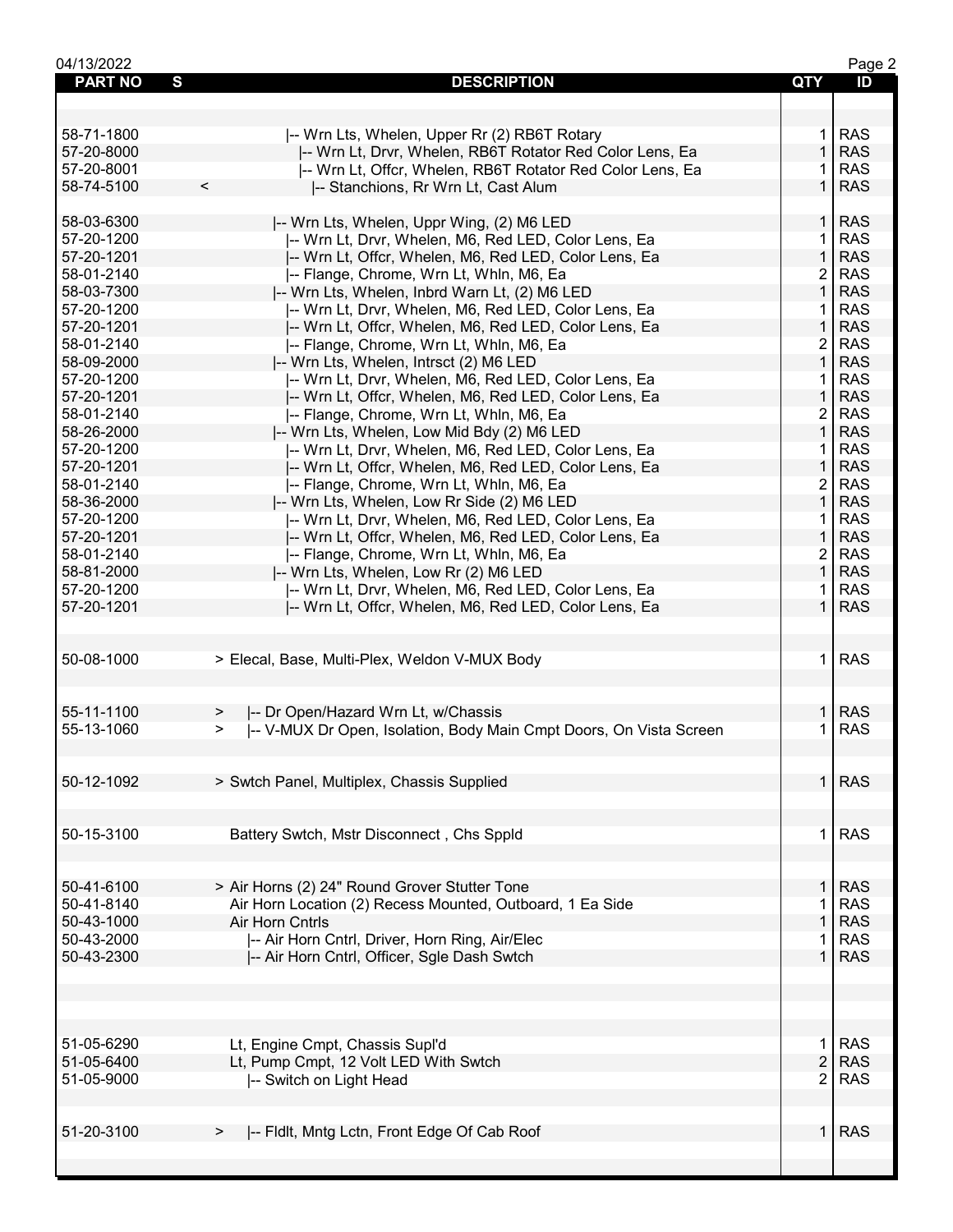| 04/13/2022     |                                                                       |                | Page 3     |
|----------------|-----------------------------------------------------------------------|----------------|------------|
| <b>PART NO</b> | S<br><b>DESCRIPTION</b>                                               | QTY            | ID         |
| 51-16-5112     | -- Fldlt, Whelen Pioneer Summit S72MB 72", Black<br>$\geq$            |                | <b>RAS</b> |
| 54-15-6002     | -- Scene Lt Swtch, Front Scene Lts, Cab Switch Panel                  | $\mathbf 1$    | <b>RAS</b> |
|                |                                                                       |                |            |
|                |                                                                       |                |            |
|                |                                                                       |                |            |
| 52-01-1100     | Back Up Alarm, w/Chassis                                              | 1.             | <b>RAS</b> |
|                |                                                                       |                |            |
| 52-02-1110     |                                                                       | 1.             | <b>RAS</b> |
|                | Back Up Camera, Install Chassis Supl'd, EXT                           |                |            |
|                |                                                                       |                |            |
|                |                                                                       |                |            |
|                |                                                                       |                |            |
| 52-08-1009     | -- Hand Lights, NFPA Compliance - Spl'd/Instl'd by DEPT               | 1.             | <b>RAS</b> |
|                |                                                                       |                |            |
|                |                                                                       |                |            |
|                |                                                                       |                |            |
|                |                                                                       |                |            |
| 52-41-1400     | Seat Belt Warning/VDR System, Weldon/Akron                            | $\mathbf 1$    | <b>RAS</b> |
|                |                                                                       |                |            |
|                |                                                                       |                |            |
| 53-01-1200     | Marker Lts, LED, DOT Requirements                                     | 1.             | <b>RAS</b> |
| 53-02-1250     | License Plate Brkt, Cast Prdts, LP0005-1-C w/ LED Lt                  | 1              | <b>RAS</b> |
| 53-03-0065     | Whelen Rr DOT LED Ltng Pkg M6                                         |                | <b>RAS</b> |
| 53-03-2750     | -- Tail/Brake Lts, Whelen, LED, M6 (Pair)                             | 1              | <b>RAS</b> |
|                |                                                                       |                |            |
| 53-04-2750     | I-- Turn Signals, Whelen, LED w/ Arrow, M6 (Pair)                     | 1              | <b>RAS</b> |
| 53-06-3550     | -- Backup Lts, Whelen, LED, M6 (Pair)                                 | 1              | <b>RAS</b> |
| 53-07-1210     | -- Tail Lt Bezel, 4 Lts, Whln M6 (Pair), ABS Chrome                   | 1              | <b>RAS</b> |
| 53-05-1800     | Turn Signals, Mid Bdy, LED Marker Lt (Pair)                           | $\mathbf{1}$   | <b>RAS</b> |
|                |                                                                       |                |            |
|                |                                                                       |                |            |
|                |                                                                       |                |            |
| 54-02-1100     | -- Ground Lts, Cab, Supl'd w/Custom Chassis                           | 1.             | <b>RAS</b> |
| 54-03-1220     | -- Ground Lts, Pump Panel, LED, Pr Whelen 3SC0CDCR                    | 1              | <b>RAS</b> |
|                |                                                                       |                |            |
| 54-03-1420     | -- Ground Lts, Mid Body, LED, Whelen 3SC0CDCR, Pair                   | 1              | <b>RAS</b> |
| 54-03-1620     | -- Ground Lts, Rr Step, LED, Whelen 3SC0CDCR, Pair                    | 1              | <b>RAS</b> |
| 54-03-1820     | -- Ground Lts, Bhnd Rr Wheels, LED, Whelen 3SC0CDCR, Pair             |                | <b>RAS</b> |
| 54-04-1999     | -- Lt Swtch, Ground Lts w/ Park Brake                                 | $\mathbf 1$    | <b>RAS</b> |
|                |                                                                       |                |            |
|                |                                                                       |                |            |
|                |                                                                       |                |            |
| 54-10-1301     | S.<br>$\leq$<br>Step Lt, Pump mod dunnage, LED, Tecniq E03-W000-1, Ea | $\overline{2}$ | <b>RAS</b> |
| 54-10-1450     | Step Lt, Rr Tailboard, LED, Ea                                        | $\overline{2}$ | <b>RAS</b> |
| 54-11-2100     | Lt Swtch, Step/Wlkwy Lts Wired Park Brake Swtch                       | 1              | <b>RAS</b> |
|                |                                                                       |                |            |
| 54-12-1910     | Deck Lts, Front Of Hosebed                                            | $\mathbf{1}$   | <b>RAS</b> |
| 54-12-1010     | -- Deck Lt, TecNiq, LED, Three (3) Lts E10                            | 1              | <b>RAS</b> |
|                |                                                                       |                |            |
| 54-15-1290     | > Scene Lt, Whelen, M9LZC LED, w/Chr trim ring                        | 6              | <b>RAS</b> |
| 54-15-1470     | -- Scene\Warn Lt, Mntg Plate, Painted<br>$\prec$                      | $\overline{2}$ | <b>RAS</b> |
|                |                                                                       |                |            |
| 54-15-5100     | -- Scene Lt Lctn, Left Side Of Cab                                    |                | <b>RAS</b> |
| 54-15-5200     | -- Scene Lt Lctn, Right Side Of Cab                                   |                | <b>RAS</b> |
| 54-15-5300     | -- Scene Lt Lctn, Left Side of Pump Enclsr                            | 1              | <b>RAS</b> |
| 54-15-5400     | -- Scene Lt Lctn, Right Side of Pump Enclsr                           | $\mathbf{1}$   | <b>RAS</b> |
|                |                                                                       |                |            |
| 54-15-5700     | -- Scene Lt Lctn, Rr Of Bdy                                           | $\overline{2}$ | <b>RAS</b> |
| 54-15-6320     | -- Scene Lt Actvtd, All Lts, Driver VISTA                             | $\mathbf{1}$   | <b>RAS</b> |
| 54-15-6700     | -- Scene Lt Swtch, Rr Scene Lts, Auto w/ Reverse                      | 1              | <b>RAS</b> |
|                |                                                                       |                |            |
|                |                                                                       |                |            |
|                |                                                                       |                |            |
| 58-93-1600     | Traffic Arrow Lt, F-S, 32" LED, SL8S-A                                | $\mathbf{1}$   | <b>RAS</b> |
|                |                                                                       |                |            |
| 58-95-1200     | > Traffic Arrow Lt Mtg, Recess Mt, Rr Bdy                             | $\mathbf{1}$   | <b>RAS</b> |
|                |                                                                       |                |            |
|                |                                                                       |                | 1   RAC2   |
|                | == Use Drop Down For Chassis Options - 1115.017 11/15/17 ==           |                |            |
|                | == EXT SA Pmpr/Tnkr Chassis Modifictns - 4102.020 03/01/21 ==         | 1              | <b>RAS</b> |
|                |                                                                       |                |            |
|                |                                                                       |                |            |
|                |                                                                       |                |            |
|                |                                                                       |                |            |
|                |                                                                       |                |            |
|                |                                                                       |                |            |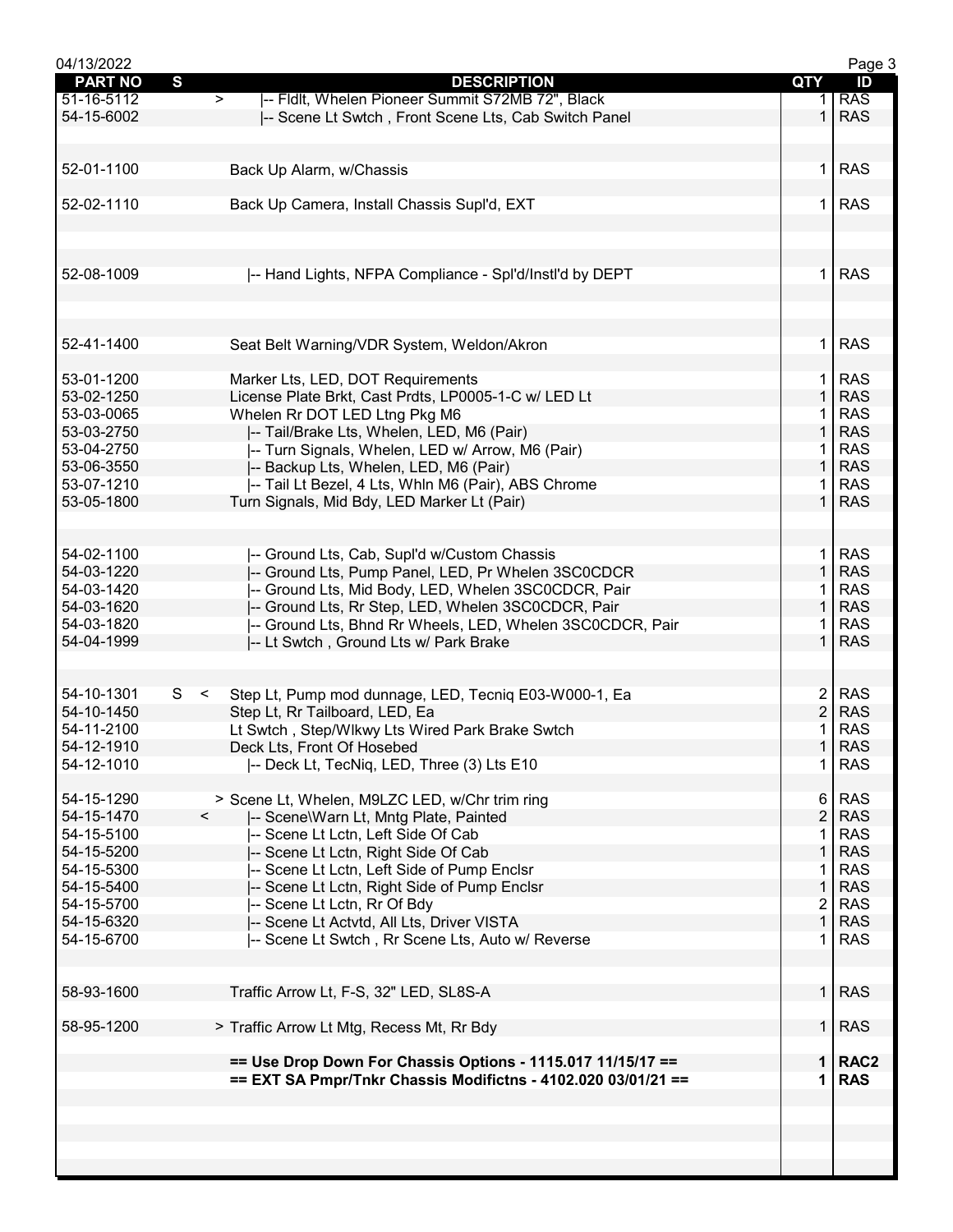| 04/13/2022     |                                                                       |                | Page 4     |
|----------------|-----------------------------------------------------------------------|----------------|------------|
| <b>PART NO</b> | S<br><b>DESCRIPTION</b>                                               | QTY            | ID         |
|                |                                                                       |                |            |
| 10-01-1100     | > Vehicle Dimensions, Sngl Axle                                       | $\mathbf{1}$   | <b>RAS</b> |
|                |                                                                       |                |            |
|                |                                                                       |                |            |
| 10-02-1100     | Label, Data, Fluid Levels                                             | $\mathbf 1$    | <b>RAS</b> |
| 10-02-1200     | Label, Data, Height x Length, Weight                                  | $\mathbf{1}$   | <b>RAS</b> |
| 10-02-1300     | Label, Data, "No Ride" Rr Step                                        | 1.             | <b>RAS</b> |
| 10-02-1400     | Label, Data, Tire Pressure                                            | $\mathbf{1}$   | <b>RAS</b> |
| 10-02-2100     | Label, Indicating Number of Seats                                     | 1              | <b>RAS</b> |
| 10-02-2500     | Label, "Caution: Do Not Wear Helmet While Seated"                     | $\mathbf 1$    | <b>RAS</b> |
|                |                                                                       |                |            |
|                |                                                                       |                |            |
| 10-03-3100     | Tow Hooks, Frnt, Supl'd With Chs                                      | $\mathbf 1$    | <b>RAS</b> |
| 10-03-6020     | > Tow Plates (2), Rr Frame Rail, Under Step, 3/4"x3"ID                | $\mathbf{1}$   | <b>RAS</b> |
| 80-43-2400     | -- Painting, Tow Plates, Blk                                          | 1              | <b>RAS</b> |
|                |                                                                       |                |            |
|                |                                                                       |                |            |
| 10-04-0430     | -- Front Bumpers, 4000, Max Force 12"H, Max Force Wings               | $\mathbf{1}$   | <b>RAS</b> |
| 10-05-4318     | I-- Frnt Bmpr, 4000, Max Force 12"H, T/P Apron, M/F Wings, 18" Extnsn |                | <b>RAS</b> |
| 10-04-2720     | $\,<\,>$<br>-- Bumper Cmpt, Center, Hosewell Compt                    | 1              | <b>RAS</b> |
| 10-04-3140     | -- Bumper Cmpt, Cvr, Cargo Web                                        |                | <b>RAS</b> |
|                |                                                                       |                |            |
|                |                                                                       |                |            |
| 10-06-1110     | Whl Trim, S/S Hub/Lug Cvrs, Front/Rr, Sngl Axle                       | $\mathbf{1}$   | <b>RAS</b> |
| 10-06-1602     | > Tire Pressure Indicator, Sngl Axle, Commander RWTG1235, EXT         | 1.             | <b>RAS</b> |
|                |                                                                       |                |            |
|                |                                                                       |                |            |
|                |                                                                       |                |            |
|                |                                                                       | $\mathbf 1$    | <b>RAS</b> |
| 10-07-0100     | -- Exhaust, Horizontal Supplied With Chassis                          |                |            |
|                |                                                                       |                |            |
| 10-08-2100     | Mud Flaps, Rr Whls, Blk, w/ Bdy                                       | 1.             | <b>RAS</b> |
|                |                                                                       |                |            |
|                |                                                                       |                |            |
|                |                                                                       |                |            |
|                |                                                                       |                |            |
|                |                                                                       |                |            |
|                |                                                                       |                |            |
|                |                                                                       |                |            |
|                |                                                                       |                |            |
|                |                                                                       |                |            |
|                |                                                                       |                |            |
|                |                                                                       |                |            |
|                |                                                                       |                |            |
|                |                                                                       |                |            |
|                |                                                                       |                |            |
| 10-18-6000     | > Cab Tilt Control, Cstm, Left Front Cmpt or Pump Panel               | 1 <sup>1</sup> | <b>RAS</b> |
|                |                                                                       |                |            |
|                |                                                                       |                |            |
|                | == EXT Midship Pmpr/Tnkr Pump&Plumbing - 4102.020 03/01/21 ==         | $\mathbf 1$    | <b>RAS</b> |
|                |                                                                       |                |            |
| 20-27-1600     | -- Pump, Rosenbauer, N 1500 GPM, Mid-ship PTO<br>>                    | 1.             | <b>RAS</b> |
| 20-27-0152     | -- Rosenbauer Pump Body, Light Alloy                                  | 1              | <b>RAS</b> |
| 20-29-1200     | -- Primer, Trident Air Primer, Automatic<br>$\geq$                    | 1              | <b>RAS</b> |
| 20-29-1252     | -- Primer Control - Main Pump Manual Push Button                      | $\mathbf{1}$   | <b>RAS</b> |
| 27-10-3500     | -- Pressure Gvrnr, FRC, In-Cntrl, w/Bdy, TGA400<br>$\geq$             | 1              | <b>RAS</b> |
| 27-34-1100     | -- Fuel Gauge, Chassis, Pump Panel #960536                            | 1              | <b>RAS</b> |
| 20-28-3300     | -- Pump Shift, Rosenbauer, PTO, Stationary Pumping                    |                | <b>RAS</b> |
|                |                                                                       |                |            |
|                |                                                                       |                |            |
|                |                                                                       |                |            |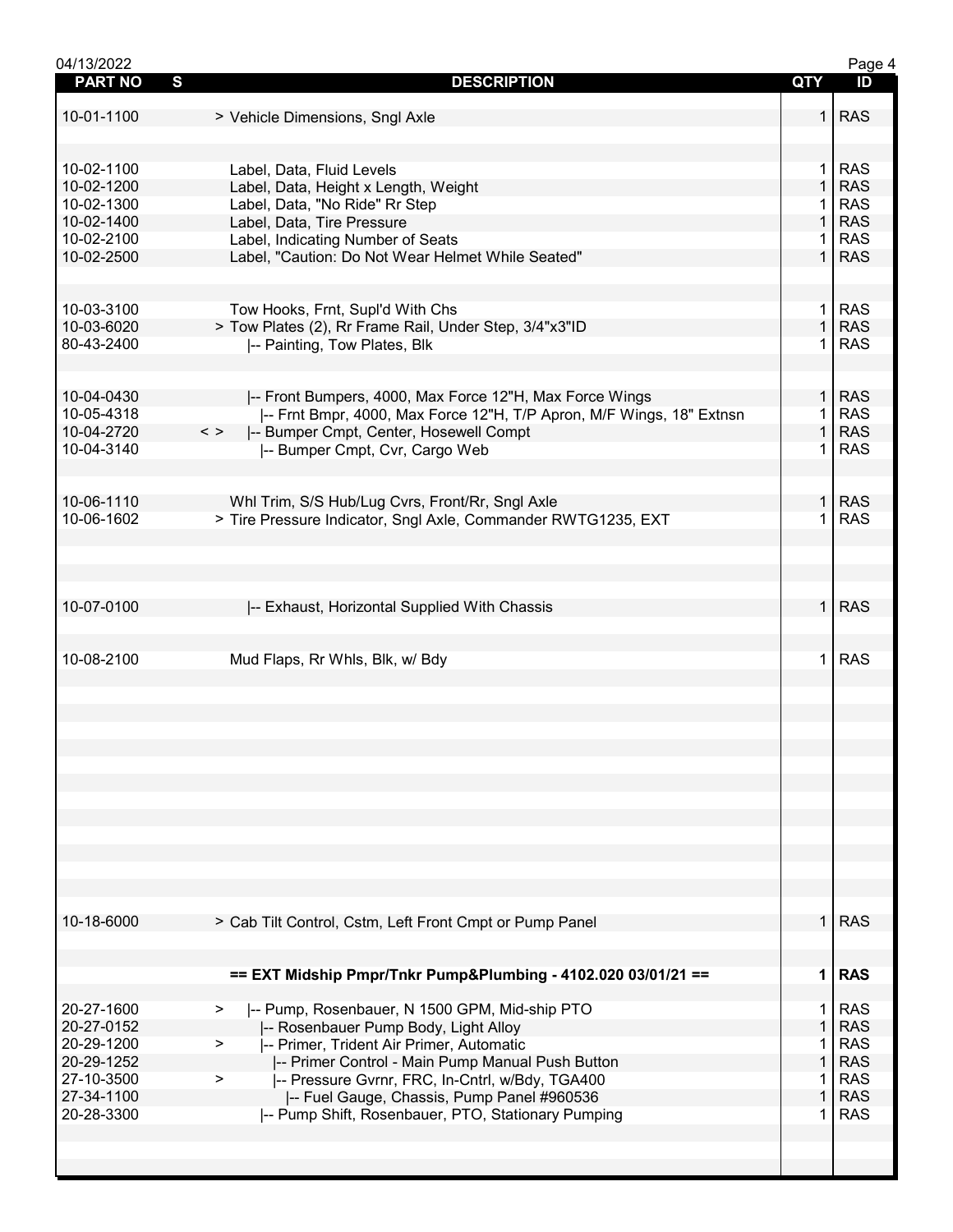| 04/13/2022          |                                                                             |              | Page 5     |
|---------------------|-----------------------------------------------------------------------------|--------------|------------|
| <b>PART NO</b><br>S | <b>DESCRIPTION</b>                                                          | QTY          | ID         |
| 20-31-4700          | -- Pump Cooler, Rosenbauer, Thermal                                         | 1.           | <b>RAS</b> |
|                     | <b>STAINLESS STEEL PUMP PLUMBING *</b>                                      | 1            | <b>RAS</b> |
|                     |                                                                             |              |            |
|                     |                                                                             |              |            |
| 21-00-0090          | -- Pump Panel Approval Drawing                                              | $\mathbf{1}$ | <b>RAS</b> |
| 21-00-2000          | -- Screens/Anodes, Pump                                                     | 1            | <b>RAS</b> |
| 21-00-3300          | -- Piping, Stnls Stl - 1250 GPM & Up                                        | $\mathbf{1}$ | <b>RAS</b> |
| 21-01-0200          | -- Pump Drain, Master, Manifold, Push Pull Type<br>$\geq$                   | 1.           | <b>RAS</b> |
| 21-01-5500          |                                                                             | $\mathbf{1}$ | <b>RAS</b> |
|                     | -- Intk Manifold, Stnls Stl                                                 |              |            |
| 21-01-6500          | -- Dschg Manifold, Stnls Stl                                                | 1            | <b>RAS</b> |
| 21-01-7100          | -- Painting, Pump & Piping, Silver                                          | 1            | <b>RAS</b> |
| 21-01-8100          | -- Threads, National Hose (NST)                                             | 1            | <b>RAS</b> |
| 22-03-1600          | I-- Intk, Ungated, 6", LH Side                                              | 1            | <b>RAS</b> |
| 22-41-5700          | -- Cap, 6", Chrome Long Hndl                                                | 1            | <b>RAS</b> |
| 22-03-2600          | -- Intk, Ungated, 6", RH Side                                               | $\mathbf{1}$ | <b>RAS</b> |
|                     |                                                                             |              |            |
| 22-41-5700          | -- Cap, 6", Chrome Long Hndl                                                | 1            | <b>RAS</b> |
| 22-51-5210          | -- Tank-To-Pump, Water Tank, 3" Vlv/4" Piping, Midship, Pmpr/Tnkr<br>$\geq$ | $\mathbf{1}$ | <b>RAS</b> |
| 22-50-0100          | -- Single Tank to Pump Control - Pump Operator's Panel                      | 1            | <b>RAS</b> |
| 24-62-1300          | -- VIv Mfger, AKR, 8000, (3")                                               | 1            | <b>RAS</b> |
| 22-55-4012          | -- Intk VIv Cntrl, Pull Rod, 1/4 Turn, AKR - IC                             | 1            | <b>RAS</b> |
| 23-02-1300          | -- Tank Fill/Cooling Line, Water Tank, 2"                                   | 1            | <b>RAS</b> |
|                     |                                                                             |              |            |
| 24-62-1200          | -- VIv Mfger, AKR, 8000, (2")                                               | 1            | <b>RAS</b> |
| 22-55-4012          | -- Intk VIv Cntrl, Pull Rod, 1/4 Turn, AKR - IC                             | $\mathbf{1}$ | <b>RAS</b> |
| 20-30-3200          | -- Pump Instin, Midship PTO, By Bdy Bldr                                    | 1            | <b>RAS</b> |
|                     |                                                                             |              |            |
| 20-31-1000          | Fire Pump Testing - Pumpers/Tankers                                         | 1.           | <b>RAS</b> |
| 20-31-1100          | -- Pump Test, Pumper, UL                                                    | 1            | <b>RAS</b> |
| 20-31-1500          |                                                                             | 1.           | <b>RAS</b> |
|                     | -- Pump Test, Label                                                         |              |            |
|                     |                                                                             |              |            |
|                     |                                                                             |              |            |
| 20-31-3200          | Dump-Relief Vlv, Suction Side, ELK #40, NST                                 | $\mathbf{1}$ | <b>RAS</b> |
| 20-31-4110          | Pump Cooler, Bypass-To-Tank, 3/8", IC Mini-Twist Handle                     | 1            | <b>RAS</b> |
| 20-31-4300          | Pump Cooler, Hale, TRV, Thermal                                             | $\mathbf{1}$ | <b>RAS</b> |
| 20-31-5110          | Heat Exchanger, Engine, Hook-Up Only, IC Mini-Twist Handle                  | 1            | <b>RAS</b> |
|                     |                                                                             |              |            |
|                     |                                                                             |              |            |
|                     |                                                                             |              |            |
| 22-20-1200          | -- Intk, Gtd, 5" NST, 5" Air Oprtd Vlv, 5" Pipe, Front RH Bmpr              | $\mathbf 1$  | <b>RAS</b> |
| 21-01-2500          | -- Drain/Bleeder, IC Lift-Up, Mnl 1/4 Turn                                  | 1            | <b>RAS</b> |
| 22-20-3300          | -- Intk, Frnt, RH Vert, Abv Bumper, Stl Pipe (Comm)                         | $\mathbf{1}$ | <b>RAS</b> |
| 22-40-1300          | -- Elbow, 90 Deg Swivel, 5", Chrome Pltd Brass                              | 1            | <b>RAS</b> |
| 22-41-5600          | -- Cap, 5", Chrome Long Hndl                                                | 1            | <b>RAS</b> |
| 22-12-1100          | Intk, Aux, Gtd, 2-1/2", NST, Left Side                                      | 1            | <b>RAS</b> |
|                     |                                                                             | 1            | <b>RAS</b> |
| 21-01-2502          | -- Drain/Bleeder, IC Lift-Up, Mnl 1/4 Turn - Spec Only                      |              |            |
| 22-41-1100          | -- Plug, 2-1/2", Chrome Rocker Lug, w/Chain                                 | 1            | <b>RAS</b> |
| 24-62-1250          | -- VIv Mfger, AKR, 8000, (2-1/2")                                           | 1            | <b>RAS</b> |
| 22-55-4050          | -- Intk VIv Cntrl, AKR, Mnl Swing Type-Adjacent                             | 1            | <b>RAS</b> |
| 22-12-3100          | Intk, Aux, Gtd, 2-1/2", NST, Right Side                                     | $\mathbf{1}$ | <b>RAS</b> |
| 21-01-2502          | -- Drain/Bleeder, IC Lift-Up, Mnl 1/4 Turn - Spec Only                      | 1            | <b>RAS</b> |
| 22-41-1100          | -- Plug, 2-1/2", Chrome Rocker Lug, w/Chain                                 | $\mathbf{1}$ | <b>RAS</b> |
| 24-62-1250          |                                                                             |              | <b>RAS</b> |
|                     | -- VIv Mfger, AKR, 8000, (2-1/2")                                           | 1            |            |
| 22-55-4050          | -- Intk VIv Cntrl, AKR, Mnl Swing Type-Adjacent                             | $\mathbf 1$  | <b>RAS</b> |
|                     |                                                                             |              |            |
|                     |                                                                             |              |            |
| 23-05-6304          | -- Dschg, 2-1/2", Front Center Bumper, Swivel, NST Chrome Swivel            | 1            | <b>RAS</b> |
| 21-01-2200          | -- Drain/Bleeder, Class 1, Automatic                                        | $\mathbf{1}$ | <b>RAS</b> |
| 23-05-9200          | -- Hose Connection, Abv Frnt Bmpr, Swivel                                   | 1            | <b>RAS</b> |
| 24-01-2400          | -- Adptr, Reducing, 2-1/2" NST F x 1-1/2" NST M, Chrome                     | 1            | <b>RAS</b> |
|                     |                                                                             |              |            |
| 24-61-1250          | -- VIv Mfger, AKR, 8000, (2-1/2")                                           | 1            | <b>RAS</b> |
| 24-56-3000          | -- Dschg Vlv Cntrl, Pull Rod, Cable<br>>                                    | 1            | <b>RAS</b> |
| 27-02-1500          | I-- Gauge, Dschg, IC, 2-1/2" (0-400 PSI), WF<br>$\geq$                      | 1            | <b>RAS</b> |
|                     |                                                                             |              |            |
|                     |                                                                             |              |            |
|                     |                                                                             |              |            |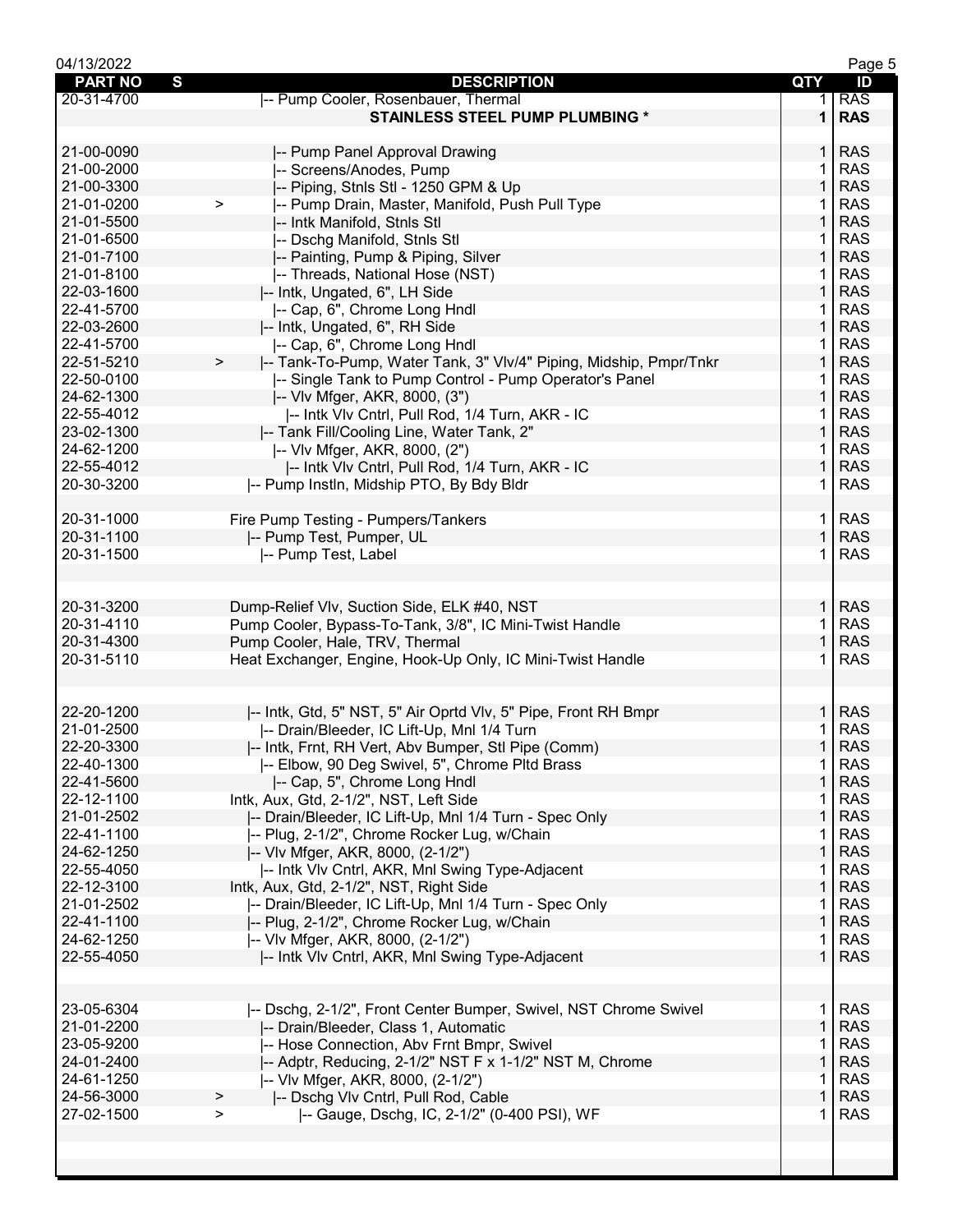| 04/13/2022          |                                                                          |                | Page 6     |
|---------------------|--------------------------------------------------------------------------|----------------|------------|
| S<br><b>PART NO</b> | <b>DESCRIPTION</b>                                                       | <b>QTY</b>     | ID         |
|                     |                                                                          |                |            |
| 23-06-2200          | -- Crosslay Dschgs, (2) 1-1/2", Over Pump Panel, NST 200 ft x1-3/4-in ea | 1 I            | <b>RAS</b> |
|                     | w/divider                                                                |                |            |
| 21-01-2502          | -- Drain/Bleeder, IC Lift-Up, Mnl 1/4 Turn - Spec Only                   | 2              | <b>RAS</b> |
| 24-61-1200          | -- VIv Mfger, AKR, 8000, (2")                                            | $\overline{2}$ | <b>RAS</b> |
| 24-56-3000          |                                                                          | $\overline{2}$ | <b>RAS</b> |
|                     | -- Dschg Vlv Cntrl, Pull Rod, Cable<br>>                                 |                |            |
| 27-02-1500          | -- Gauge, Dschg, IC, 2-1/2" (0-400 PSI), WF<br>$\geq$                    | $\overline{2}$ | <b>RAS</b> |
| 23-08-3300          | -- Crosslay Cvr, Alum T/P, Sngl, W/Vinyl End Flaps (Non NFPA Walking     | $\mathbf{1}$   | <b>RAS</b> |
|                     | Surface)                                                                 |                |            |
| 29-20-5602          | -- Vinyl Color, BLACK                                                    |                | 1 RAS      |
| 23-08-5020          | -- Crosslay Dschgs, Over Pump Panel, Low Height                          | 1.             | <b>RAS</b> |
|                     |                                                                          |                |            |
|                     |                                                                          |                |            |
|                     |                                                                          |                |            |
| 23-09-4100          |                                                                          | $\overline{2}$ | <b>RAS</b> |
|                     | Dschg, 2-1/2", Left Side, Pump Panel, NST                                |                |            |
| 21-01-2502          | -- Drain/Bleeder, IC Lift-Up, Mnl 1/4 Turn - Spec Only                   | $\overline{2}$ | <b>RAS</b> |
| 24-02-1200          | -- Elbow, 2-1/2"F x 2-1/2" NST M, Chrome                                 | $\overline{2}$ | <b>RAS</b> |
| 24-03-1400          | -- Cap, 2-1/2", NST Chrome, Rocker Lug, w/Chain                          | $\overline{2}$ | <b>RAS</b> |
| 24-61-1250          | I-- VIv Mfger, AKR, 8000, (2-1/2")                                       | $\overline{2}$ | <b>RAS</b> |
| 24-56-3000          | -- Dschg VIv Cntrl, Pull Rod, Cable<br>$\geq$                            | $\overline{2}$ | <b>RAS</b> |
| 27-02-1500          | -- Gauge, Dschg, IC, 2-1/2" (0-400 PSI), WF<br>$\geq$                    | $\overline{2}$ | <b>RAS</b> |
|                     |                                                                          |                |            |
|                     |                                                                          |                |            |
|                     |                                                                          | 1 <sup>1</sup> | <b>RAS</b> |
| 23-10-4100          | Dschg, 2-1/2", Right Side, Pump Panel, NST                               |                |            |
| 21-01-2502          | -- Drain/Bleeder, IC Lift-Up, Mnl 1/4 Turn - Spec Only                   | 1.             | <b>RAS</b> |
| 24-02-1200          | -- Elbow, 2-1/2"F x 2-1/2" NST M, Chrome                                 | $\mathbf 1$    | <b>RAS</b> |
| 24-03-1400          | -- Cap, 2-1/2", NST Chrome, Rocker Lug, w/Chain                          | 1              | <b>RAS</b> |
| 24-61-1250          | -- VIv Mfger, AKR, 8000, (2-1/2")                                        | $\mathbf{1}$   | <b>RAS</b> |
| 24-56-3000          | -- Dschg Vlv Cntrl, Pull Rod, Cable<br>$\, >$                            | 1.             | <b>RAS</b> |
| 27-02-1500          | -- Gauge, Dschg, IC, 2-1/2" (0-400 PSI), WF<br>$\, > \,$                 | $\mathbf{1}$   | <b>RAS</b> |
| 23-10-5200          | Dschg, 3" x 4"NST, Right Side, Pump Panel, NST                           | $\mathbf{1}$   | <b>RAS</b> |
| 21-01-2502          |                                                                          | $\mathbf{1}$   | <b>RAS</b> |
|                     | -- Drain/Bleeder, IC Lift-Up, Mnl 1/4 Turn - Spec Only                   |                |            |
| 24-02-2600          | -- Elbow, LW Alum, 5" Storz x 4"F                                        | 1.             | <b>RAS</b> |
| 24-03-2200          | -- Cap, LW Alum, 5" Storz, w/Cable                                       | $\mathbf 1$    | <b>RAS</b> |
| 24-61-1300          | -- VIv Mfger, AKR, 8000, (3")                                            | 1              | <b>RAS</b> |
| 24-56-3002          | I-- Dschg VIv Cntrl, Pull Rod, Cable, AKR Slow CIs<br>$\geq$             | $\mathbf{1}$   | <b>RAS</b> |
| 27-02-1500          | -- Gauge, Dschg, IC, 2-1/2" (0-400 PSI), WF<br>$\geq$                    | 1.             | <b>RAS</b> |
|                     |                                                                          |                |            |
|                     |                                                                          |                |            |
|                     |                                                                          |                |            |
|                     |                                                                          |                |            |
|                     |                                                                          |                |            |
| 23-13-3100          | Dschg, 2-1/2", Left Rr, NST                                              | 1 I            | <b>RAS</b> |
| 21-01-2502          | -- Drain/Bleeder, IC Lift-Up, Mnl 1/4 Turn - Spec Only                   | 1.             | <b>RAS</b> |
| 24-02-1200          | -- Elbow, 2-1/2"F x 2-1/2" NST M, Chrome                                 | $\mathbf{1}$   | <b>RAS</b> |
| 24-03-1400          | -- Cap, 2-1/2", NST Chrome, Rocker Lug, w/Chain                          | 1.             | <b>RAS</b> |
| 24-61-1250          | -- VIv Mfger, AKR, 8000, (2-1/2")                                        | $\mathbf{1}$   | <b>RAS</b> |
| 24-56-3000          | -- Dschg Vlv Cntrl, Pull Rod, Cable<br>$\, >$                            | $\mathbf{1}$   | <b>RAS</b> |
| 27-02-1500          | $\geq$<br> -- Gauge, Dschg, IC, 2-1/2" (0-400 PSI), WF                   | $\mathbf{1}$   | <b>RAS</b> |
| 23-13-3200          | Dschg, 2-1/2", Right Rr, NST                                             | 1.             | <b>RAS</b> |
| 21-01-2502          |                                                                          | $\mathbf 1$    | <b>RAS</b> |
|                     | -- Drain/Bleeder, IC Lift-Up, Mnl 1/4 Turn - Spec Only                   |                |            |
| 24-02-1200          | -- Elbow, 2-1/2"F x 2-1/2" NST M, Chrome                                 | 1.             | <b>RAS</b> |
| 24-03-1400          | -- Cap, 2-1/2", NST Chrome, Rocker Lug, w/Chain                          | $\mathbf{1}$   | <b>RAS</b> |
| 24-61-1250          | -- VIv Mfger, AKR, 8000, (2-1/2")                                        | 1.             | <b>RAS</b> |
| 24-56-3000          | -- Dschg VIv Cntrl, Pull Rod, Cable<br>$\geq$                            | 1 <sup>1</sup> | <b>RAS</b> |
| 27-02-1500          | -- Gauge, Dschg, IC, 2-1/2" (0-400 PSI), WF<br>$\geq$                    | 1.             | <b>RAS</b> |
|                     |                                                                          |                |            |
|                     |                                                                          |                |            |
| 24-11-3200          | Monitor Dschg, 3", Over Midship Pump Enclsr, NPT                         | 1 <sup>1</sup> | <b>RAS</b> |
|                     |                                                                          |                | <b>RAS</b> |
| 21-01-2500          | -- Drain/Bleeder, IC Lift-Up, Mnl 1/4 Turn                               | 1.             |            |
| 24-61-1300          | -- VIv Mfger, AKR, 8000, (3")                                            | $\mathbf 1$    | <b>RAS</b> |
|                     |                                                                          |                |            |
|                     |                                                                          |                |            |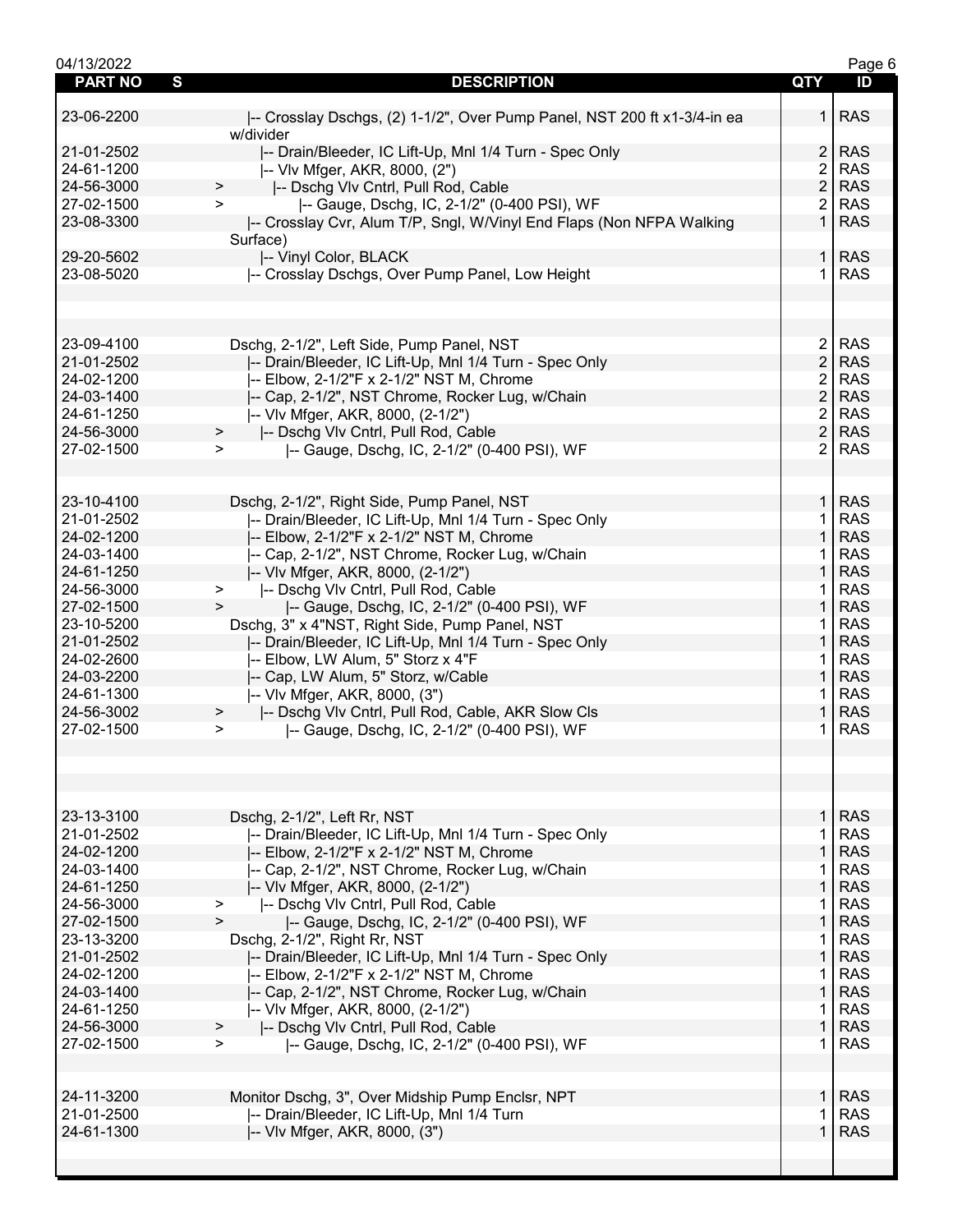| 04/13/2022     |                                                                                                                           |                | Page 7     |
|----------------|---------------------------------------------------------------------------------------------------------------------------|----------------|------------|
| <b>PART NO</b> | S<br><b>DESCRIPTION</b>                                                                                                   | QTY            | ID         |
| 24-56-3002     | I-- Dschg VIv Cntrl, Pull Rod, Cable, AKR Slow Cls<br>$\geq$                                                              |                | <b>RAS</b> |
| 27-02-1500     | $\geq$<br> -- Gauge, Dschg, IC, 2-1/2" (0-400 PSI), WF                                                                    | 1              | <b>RAS</b> |
| 24-13-1000     | -- Mntr, AKR, Apollo #1, #3423 Lift-Off w/ Direct Mnt, No Nzls                                                            |                | <b>RAS</b> |
| 24-18-4210     | -- Nzl, Mstr Strm, AKR 5160, Akromatic, 1250GPM                                                                           |                | <b>RAS</b> |
| 24-18-8500     | -- Mntr, Tele Ext, AKRON, Elec, 3", #3406<br>$\geq$                                                                       |                | <b>RAS</b> |
|                |                                                                                                                           |                |            |
|                |                                                                                                                           |                |            |
|                |                                                                                                                           |                |            |
|                |                                                                                                                           |                |            |
| 25-01-0010     |                                                                                                                           | 1.             | <b>RAS</b> |
| 25-20-1200     | < > Foam System Provisions, Future Installation, Dept or Dealer Installed<br>-- Foam Plmbg, Sngl Class A Tank, 1" Mnl Vlv | 1.             | <b>RAS</b> |
| 25-21-1300     | -- Foam Tank, Intgrl Poly, 20 Gal, Class A                                                                                |                | <b>RAS</b> |
| 25-22-9100     | -- Foam Tank, No Manufacturer Preference                                                                                  | $\mathbf{1}$   | <b>RAS</b> |
| 25-23-1000     | -- Foam Tank Drain, 1" Gate VIv, Under Tank                                                                               |                | <b>RAS</b> |
| 27-36-1100     | -- Foam Tank Gauge, FRC TankVision Pro 300, Class A, Pump Panel                                                           | $\mathbf{1}$   | <b>RAS</b> |
|                | #WLA360-A00                                                                                                               |                |            |
|                |                                                                                                                           |                |            |
|                | == EXT Pmpr/Tnkr-Side Mount Pump Cmpt - 4102.020 03/01/21 ==                                                              | 1 <sup>1</sup> | <b>RAS</b> |
|                |                                                                                                                           |                |            |
|                |                                                                                                                           |                |            |
| 26-02-2200     | < > Pump Enc, Side Mt, Extrd Alum, 40-49"W, Crslys                                                                        | 1.             | <b>RAS</b> |
|                |                                                                                                                           |                |            |
|                |                                                                                                                           |                |            |
|                |                                                                                                                           |                |            |
|                |                                                                                                                           |                |            |
| 26-30-1100     | Rng Brd, LH Pump Panel, Alum T/P, SM                                                                                      | 1.             | <b>RAS</b> |
| 26-30-5100     | -- Hosewell, Rning Brd, Pump Panel, LH (Floating)                                                                         | $\mathbf 1$    | <b>RAS</b> |
| 26-30-6200     | -- Hosewell, Rning Brd, Velcro Straps,                                                                                    |                | <b>RAS</b> |
| 26-30-1150     | Rng Brd, RH Pump Panel, Alum T/P, SM                                                                                      | $\mathbf{1}$   | <b>RAS</b> |
| 26-30-5300     | -- Hosewell, Rning Brd, Pump Panel, RH (Floating)                                                                         |                | <b>RAS</b> |
| 26-30-6200     | -- Hosewell, Rning Brd, Velcro Straps,                                                                                    | $\mathbf 1$    | <b>RAS</b> |
|                |                                                                                                                           |                |            |
|                |                                                                                                                           |                |            |
| 26-31-3310     | Gauge Panel, Upper LH, Blk Line-X                                                                                         | 1.             | <b>RAS</b> |
| 26-31-3340     | Pump Side Access Door, Upper RH, Line X                                                                                   |                | <b>RAS</b> |
|                |                                                                                                                           |                |            |
|                |                                                                                                                           |                |            |
| 26-35-5110     | Pump Panel, Blk Line X, LH/RH, SM, EXT                                                                                    | 1              | <b>RAS</b> |
| 26-35-1100     | -- Pump Panel, Bltd, LH                                                                                                   |                | <b>RAS</b> |
| 26-35-1400     | -- Pump Panel, Hngd, RH<br>>                                                                                              | 1              | <b>RAS</b> |
|                |                                                                                                                           |                |            |
| 26-36-5110     | Trim Panels, Polished Stnls Stl, Intks and Dschgs, EXT                                                                    | 1.             | <b>RAS</b> |
|                |                                                                                                                           |                |            |
|                |                                                                                                                           |                |            |
| 26-55-1100     | Labels, Test Data and Safety Placards                                                                                     | $\mathbf 1$    | <b>RAS</b> |
| 26-55-2410     | Labels, IC Color Coded, EXT                                                                                               | $\mathbf{1}$   | <b>RAS</b> |
|                |                                                                                                                           |                |            |
|                |                                                                                                                           |                |            |
| 26-56-1160     | Pump Panel LED Lt, Mdshp LH, (1) 36" Fire Rsrch Sunstrip, w/ Swtch,                                                       | 1.             | <b>RAS</b> |
|                | LED200-A36                                                                                                                |                |            |
| 26-56-1260     | Pump Panel LED Lt (1), Midship RH, 36" Fire Rsrch Sunstrip, w/ Swtch                                                      | 1.             | <b>RAS</b> |
|                | LED200-A36                                                                                                                |                |            |
| 26-56-1992     | Lt Swtch, Pump Panel Lts w/ Park Brake                                                                                    | $\mathbf 1$    | <b>RAS</b> |
|                |                                                                                                                           |                |            |
|                |                                                                                                                           |                |            |
| 27-01-1500     | -- Mstr Gauges, IC, 4" PSI, Pr                                                                                            | $\mathbf{1}$   | <b>RAS</b> |
| 27-01-4100     | > Gauge, Test Taps                                                                                                        | 1              | <b>RAS</b> |
|                |                                                                                                                           |                |            |
|                |                                                                                                                           |                |            |
|                |                                                                                                                           |                |            |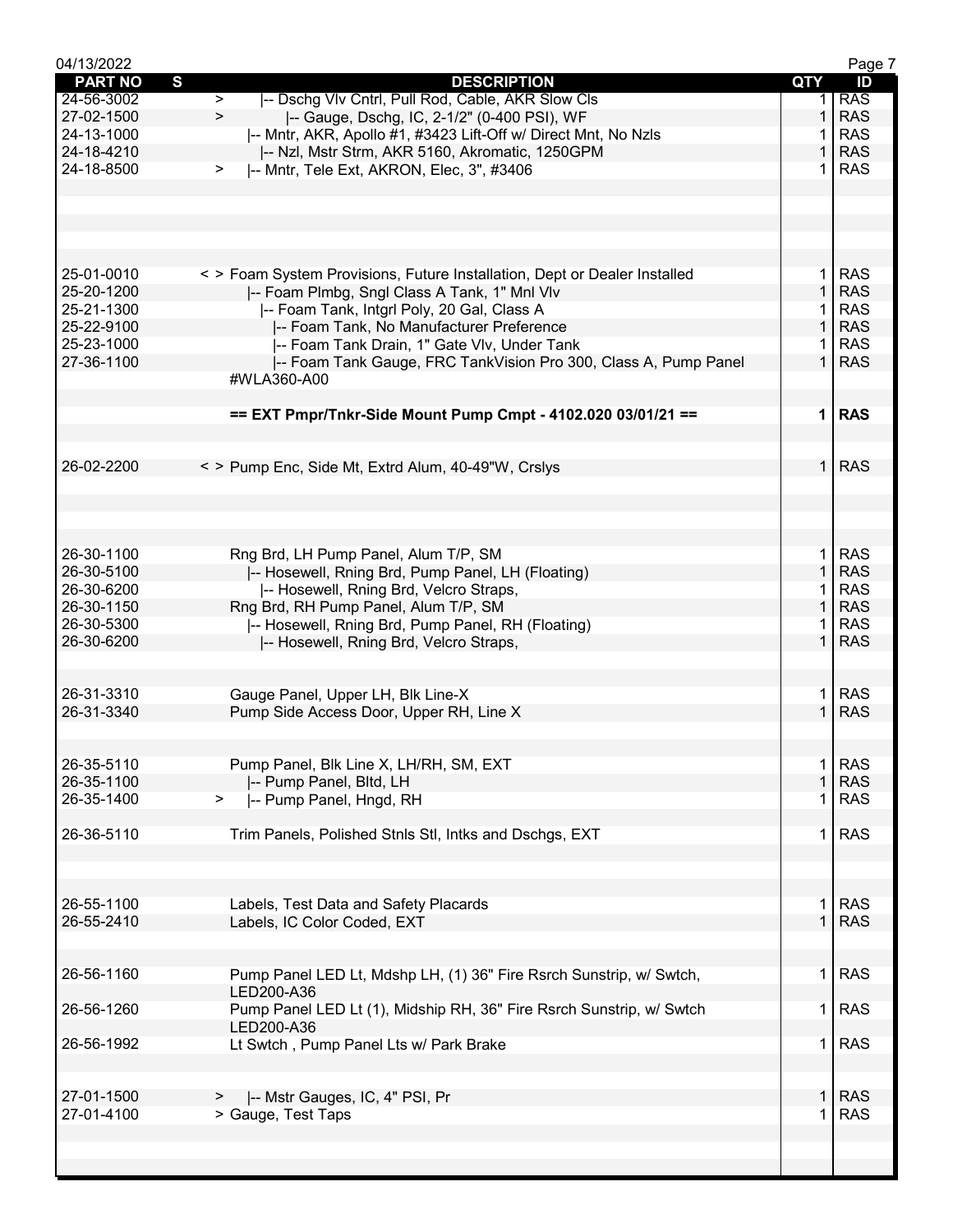| 04/13/2022     |                                                                                   |                 | Page 8     |
|----------------|-----------------------------------------------------------------------------------|-----------------|------------|
| <b>PART NO</b> | S<br><b>DESCRIPTION</b>                                                           | QTY             | ID         |
|                |                                                                                   |                 |            |
| 27-35-1100     | Water Tank Gauge, FRC, TankVision Pro 300, Pump Panel WLA300-A00                  | 1               | <b>RAS</b> |
|                |                                                                                   |                 |            |
|                |                                                                                   |                 |            |
|                |                                                                                   |                 |            |
|                |                                                                                   |                 |            |
|                |                                                                                   |                 |            |
|                |                                                                                   |                 |            |
|                |                                                                                   |                 |            |
|                |                                                                                   |                 |            |
|                | == EXT HLHD / LR SA Pmpr/Tnkr - 4102.020 03/01/21 ==                              | $\mathbf 1$     | <b>RAS</b> |
|                |                                                                                   |                 |            |
|                |                                                                                   |                 |            |
| 25-28-1760     | Water Tank, 750 Gal, Pmpr/Tnkr, Poly, L-Tank<br>$\lt$                             | $\mathbf{1}$    | <b>RAS</b> |
|                |                                                                                   |                 |            |
| 25-42-1100     | -- Water Tank, Base Specs, Poly                                                   | 1               | <b>RAS</b> |
| 25-42-1190     | -- Water Tank, Manufacturer, No Preference, Poly                                  | $\mathbf{1}$    | <b>RAS</b> |
| 25-44-1700     | -- Water Tank, Fill Tower, 10" x 10", EXT                                         | 1               | <b>RAS</b> |
| 25-50-1400     | -- Water Tank Clean-out & Plug, 3"                                                | $\mathbf{1}$    | <b>RAS</b> |
|                |                                                                                   |                 |            |
|                |                                                                                   |                 |            |
| 29-00-2400     | > Hosebed, Pmpr, <168" L, HD, 71" Wide - EXT                                      | $\mathbf 1$     | <b>RAS</b> |
| 29-10-1050     | Hosebed, Grating, Extrd Alum, <168" Long - EXT                                    | 1               | <b>RAS</b> |
| 29-10-5020     | Hosebed Storage Cpcty, EXT                                                        | 1               | <b>RAS</b> |
| 29-10-5090     | -- Hosebed, Strge Cpcty, 30 Cubic Feet, Minimum                                   | 1               | <b>RAS</b> |
| 29-10-5400     | -- Hosebed, Strge Cpcty 1.75" DJ Hose (50-ft Lngth)                               | 6               | <b>RAS</b> |
| 29-10-5600     | -- Hosebed, Strge Cpcty 2.5" DJ Hose (50-ft Lngth)                                | 15              | <b>RAS</b> |
|                |                                                                                   |                 |            |
| 29-10-6000     | -- Hosebed, Strge Cpcty 5" LDH SJ Rubber (100-ft)                                 | 10 <sup>1</sup> | <b>RAS</b> |
| 29-10-8150     | Hosebed, Divider, 1/4" Alum, EXT<br>$\lt$                                         | 3               | <b>RAS</b> |
| 29-10-8300     | -- Hosebed, Divider, Handhole Cutouts                                             | 3               | <b>RAS</b> |
| 29-10-8350     | -- Hosebed, Divider, Tube Edging                                                  | 3               | <b>RAS</b> |
| 29-10-8300     | -- Hosebed, Divider, Handhole Cutouts                                             | 3               | <b>RAS</b> |
| 29-10-8550     |                                                                                   |                 |            |
|                | Hosebed, Partition, Front of Hosebed, Greater than 48" - EXT                      | 1               | <b>RAS</b> |
| 29-10-8600     | Alum Box Around Fill Towers                                                       | $\mathbf{1}$    | <b>RAS</b> |
| 29-20-2000     | > Hosebed Cvr, Vinyl, <180" L, <74" W, Velcro                                     | 1               | <b>RAS</b> |
| 29-20-5602     | -- Vinyl Color, BLACK                                                             | $\mathbf{1}$    | <b>RAS</b> |
|                |                                                                                   |                 |            |
|                |                                                                                   |                 |            |
| 30-00-0299     |                                                                                   | 1.              | <b>RAS</b> |
|                | Raw Material Surcharge - Single Axle                                              |                 |            |
| 30-01-2000     | Bdy Const - Rosenbauer EXT - SA Pmpr/Tnkr                                         | $\mathbf{1}$    | <b>RAS</b> |
| 30-01-2250     | -- Electrolysis Corrosion Cntrl                                                   | 1               | <b>RAS</b> |
| 30-01-3210     | -- Side Body Height, EXT-SA Pmpr/Tnkr, 85"                                        | 1               | <b>RAS</b> |
| 30-02-1920     | -- Side Body Header, Alum, Pntd, Sngl Axle, EXT                                   | 1               | <b>RAS</b> |
| 44-05-1200     | -- Whi Well Panel, Alum, Pntd, Sngl Axle                                          | 1               | <b>RAS</b> |
| 44-06-4320     |                                                                                   |                 | <b>RAS</b> |
|                | -- Fenderette, Polished Stainless Steel, EXT                                      |                 |            |
| 30-10-1500     | -- Sub-Frame, EXT, SA Pmpr/Tnkr                                                   | 1               | <b>RAS</b> |
| 31-01-5020     | 100" OAW, 12-26" Half Dpth/26" LwrDpth, HL/LR                                     | 1               | <b>RAS</b> |
| 31-01-5312     | > Hng Drs, HL/LR, 164" Bdy                                                        | 1               | <b>RAS</b> |
| 30-02-1500     | -- Drs, Hngd Specs, EXT                                                           | 1               | <b>RAS</b> |
| 30-02-1515     | -- Dr Handle, Hanson #102 D-Ring, Stainless Stl, Hngd Drs, Locking (Ea)<br>$\geq$ | 5               | <b>RAS</b> |
| 31-01-5300     | I-- Bdy, Rosenbauer EXT, Pmpr/Tnkr, 164"                                          | 1               | <b>RAS</b> |
|                |                                                                                   |                 |            |
|                |                                                                                   |                 |            |
|                |                                                                                   |                 |            |
| 32-05-4069     | $\,<\,$<br>-- Cmpt Height, 69" High Left, High Side, Hinge Drs                    | 1               | <b>RAS</b> |
| 32-05-6254     | $\overline{\phantom{a}}$<br>-- Ahd Rr Whls-44" Full Ht Compt-Hngd Dble Drs        | 1               | <b>RAS</b> |
| 44-40-1020     | -- Vents, Compts, Louvers (Ea)                                                    | $\overline{2}$  | <b>RAS</b> |
| 45-02-4100     | -- Shelf, Adjust, Alum 3/16", EXT                                                 | 1               | <b>RAS</b> |
|                |                                                                                   |                 |            |
| 55-01-3625     | -- RBA InVisiLight, 56" Rcsd, ShvIng, Sides (2) Ea Cmpt, EXT                      | $\mathbf{1}$    | <b>RAS</b> |
| 55-06-1100     | -- Cmpt Lt, Dr Swtch, Auto, Ea                                                    | 1               | <b>RAS</b> |
| 32-05-7050     | -- Abv Rr Whls-60" Sgle Cmpt, No Hyd Rack-Hngd Lift Up Dr<br>$\,<\,$              | 1               | <b>RAS</b> |
| 44-40-1020     | -- Vents, Compts, Louvers (Ea)                                                    | 2               | <b>RAS</b> |
| 55-01-3610     | -- RBA InVisiLight, 28" Rcsd, ShvIng, Sides (2) Ea Cmpt, EXT                      | 1               | <b>RAS</b> |
| 55-06-1100     | -- Cmpt Lt, Dr Swtch, Auto, Ea                                                    | 1               | <b>RAS</b> |
|                |                                                                                   |                 |            |
| 32-05-8054     | -- Bhd Rr Whls-44" Full Ht Compt-Hngd Dble Drs                                    | 1               | <b>RAS</b> |
|                |                                                                                   |                 |            |
|                |                                                                                   |                 |            |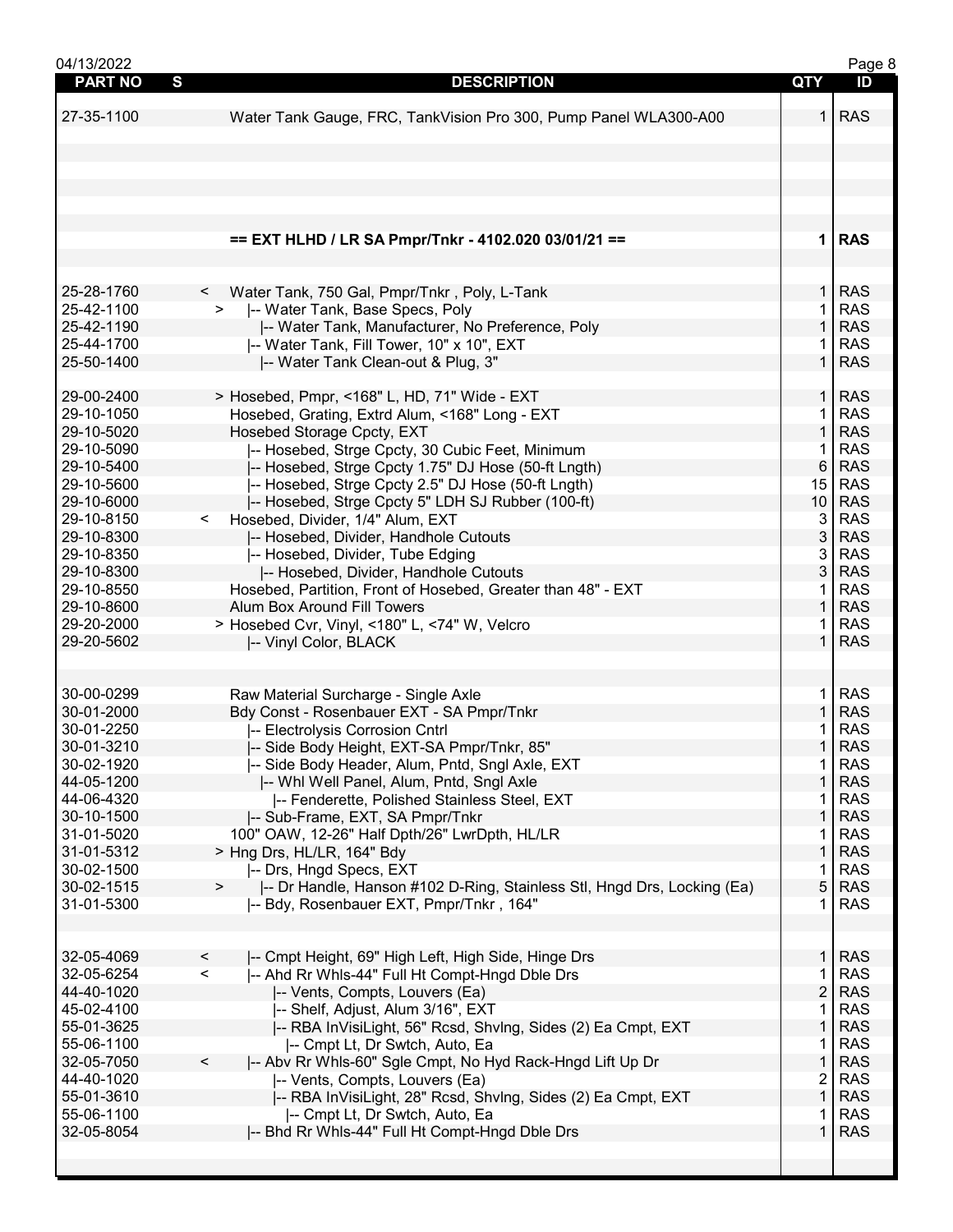| 04/13/2022               |                                                                                                       |                       | Page 9                   |
|--------------------------|-------------------------------------------------------------------------------------------------------|-----------------------|--------------------------|
| <b>PART NO</b>           | S<br><b>DESCRIPTION</b>                                                                               | QTY                   | ID                       |
| 44-40-1020               | -- Vents, Compts, Louvers (Ea)                                                                        | $\mathbf{2}^{\prime}$ | <b>RAS</b>               |
| 45-02-4100               | I-- Shelf, Adjust, Alum 3/16", EXT                                                                    | 1.                    | <b>RAS</b>               |
| 55-01-3625               | -- RBA InVisiLight, 56" Rcsd, ShvIng, Sides (2) Ea Cmpt, EXT                                          |                       | <b>RAS</b>               |
| 55-06-1100               | I-- Cmpt Lt, Dr Swtch, Auto, Ea                                                                       |                       | <b>RAS</b>               |
|                          |                                                                                                       |                       |                          |
| 32-06-4033               | $\,<\,$<br>-- Cmpt Height, 33" High Right, Low Side, Hinge Drs                                        | $\mathbf{1}$          | <b>RAS</b>               |
| 32-06-6216               | $\,<$<br>-- Ahd Rr Whls-44" Low Compt-Hngd Dble Drs                                                   | $\mathbf 1$           | <b>RAS</b>               |
| 44-40-1020               | -- Vents, Compts, Louvers (Ea)                                                                        | $\overline{2}$        | <b>RAS</b>               |
| 55-01-3605               | -- RBA InVisiLight, 17" Rcsd, ShvIng, Sides (2) Ea Cmpt, EXT                                          | 1.                    | <b>RAS</b>               |
| 55-06-1100               | -- Cmpt Lt, Dr Swtch, Auto, Ea                                                                        | 1                     | <b>RAS</b>               |
| 32-06-8016               | -- Bhd Rr Whls-44" Low Compt-Hngd Dble Dr<br>$\prec$                                                  |                       | <b>RAS</b>               |
| 44-40-1020               | -- Vents, Compts, Louvers (Ea)                                                                        | $\overline{2}$        | <b>RAS</b>               |
| 55-01-3605               | -- RBA InVisiLight, 17" Rcsd, ShvIng, Sides (2) Ea Cmpt, EXT                                          | 1.                    | <b>RAS</b>               |
| 55-06-1100               | -- Cmpt Lt, Dr Swtch, Auto, Ea                                                                        | $\mathbf 1$           | <b>RAS</b>               |
|                          |                                                                                                       |                       |                          |
| 33-60-2100               | > Rr Bdy, Flat Back, EXT                                                                              | $\mathbf 1$           | <b>RAS</b>               |
| 32-08-5250               | I-- Rr Center Compt - Full Ht Hngd Dble Drs/Trans, Smooth Alum                                        | 1                     | <b>RAS</b>               |
| 44-40-1020               | -- Vents, Compts, Louvers (Ea)                                                                        | $\overline{2}$        | <b>RAS</b>               |
| 55-01-3100               | -- Cmpt Lt, Wall, LED, (2) Ea Cmpt                                                                    | 1.                    | <b>RAS</b>               |
| 55-06-1100               | -- Cmpt Lt, Dr Swtch, Auto, Ea                                                                        | 1                     | <b>RAS</b>               |
|                          | <b>COMPARTMENT STORAGE PROVISIONS</b>                                                                 | 1                     | <b>RAS</b>               |
|                          |                                                                                                       |                       |                          |
| 33-61-1620               | S <<br>-- Rr Step, EXT Bdy, Bolt-On, 16                                                               | 1.                    | <b>RAS</b>               |
|                          |                                                                                                       |                       |                          |
|                          |                                                                                                       |                       |                          |
| 44-11-5150               | Whl Well Cmpt, Ahd of Whls Left Side, EXT                                                             | 1.                    | <b>RAS</b>               |
| 44-10-2600               | -- Whl Well Cmpt, Triple SCBA Tube, Brshd S/S Dr<br>$>$ $\sim$                                        | 1                     | <b>RAS</b>               |
| 44-10-6000               | -- Whi Well Compt, SCBA Compt Straps                                                                  | 3                     | <b>RAS</b>               |
| 44-11-5350               | Whl Well Cmpt, Bhnd Whls Left Side, EXT                                                               | 1                     | <b>RAS</b>               |
| 44-07-1700               | -- Fuel Fill Door Assy, BSST, Poly Pckt, LH Whl WII Pnl, (Fire Shopp)                                 | $\mathbf{1}$          | <b>RAS</b>               |
| 44-11-5550               | Whl Well Cmpt, Ahd of Whls Right Side, EXT                                                            | 1.                    | <b>RAS</b>               |
| 44-10-2600               | >  -- Whl Well Cmpt, Triple SCBA Tube, Brshd S/S Dr                                                   | $\mathbf{1}$          | <b>RAS</b>               |
| 44-10-6000               | -- Whi Well Compt, SCBA Compt Straps                                                                  | 3                     | <b>RAS</b>               |
|                          |                                                                                                       |                       |                          |
| 44-11-5750               | Whl Well Cmpt, Bhnd Whls Right Side, EXT                                                              | 1.                    | <b>RAS</b>               |
| 44-10-2600               | >  -- Whi Well Cmpt, Triple SCBA Tube, Brshd S/S Dr                                                   | 1.                    | <b>RAS</b>               |
| 44-10-6000               | -- Whi Well Compt, SCBA Compt Straps                                                                  | 3                     | <b>RAS</b>               |
|                          |                                                                                                       |                       |                          |
|                          |                                                                                                       |                       |                          |
|                          |                                                                                                       |                       |                          |
|                          |                                                                                                       |                       |                          |
| 23-03-2350               | S <<br>-- Hose Storage, Top of Compt. Header, Right Side                                              | $\mathbf{1}$          | <b>RAS</b>               |
| 23-11-2200               | S<br>-- Hose Storage Tray Cvr, Vinyl                                                                  | 1                     | <b>RAS</b>               |
| 29-20-5602               | -- Vinyl Color, BLACK                                                                                 | $\mathbf{1}$          | <b>RAS</b>               |
|                          |                                                                                                       |                       |                          |
| 90-02-1600               | > Ladder Mtg, Zico Quic-Lift LAS-HA, Vrtcl, Right Side, EXT                                           | $\mathbf{1}$          | <b>RAS</b>               |
| 90-03-0220               | -- Ladders, Ground, Provd'd By Manufacturer, MN                                                       | 1                     | <b>RAS</b>               |
| 90-03-3300               | -- Ladder, Roof, Duo-Safety, 14' Alum 775-A                                                           | $\mathbf{1}$          | <b>RAS</b>               |
| 90-06-4600               | -- Ladder, Ext, Duo-Safety, 24' Alum, 2 Sect 900-A                                                    | 1<br>1                | <b>RAS</b><br><b>RAS</b> |
| 90-02-5320               | Fldg Attic Ladder Mntg, Extrnl, Right Side, EXT                                                       | 1                     | <b>RAS</b>               |
| 90-03-0230<br>90-08-2600 | -- Ladders, Fldg Attic, Provd'd By Manufacturer, MN                                                   | $\mathbf{1}$          | <b>RAS</b>               |
| 90-16-5120               | -- Ladder, Attic, Duo-Safety, 10' Alum, Fold 585-A<br>Pike Pole Mntg Tube, Extrnl, Ea, EXT<br>$\prec$ | 2                     | <b>RAS</b>               |
| 90-16-6200               | > Pike Pole Provd'd By, Dealer                                                                        | $\mathbf{1}$          | <b>RAS</b>               |
| 90-16-2399               | -- Non-Bdy Bldr Supl'd Pike Pole, 6' Fbrgls, Round Hndl                                               | $\mathbf{1}$          | <b>RAS</b>               |
| 90-16-2899               | -- Non-Bdy Bldr Supl'd Pike Pole, 10' Fbrgls, Round Hndl                                              | $\mathbf{1}$          | <b>RAS</b>               |
| 90-25-7120               | Suction Hose Tray, Single, Left Side Over Cmpts (Ea), EXT                                             | $\mathbf 1$           | <b>RAS</b>               |
| 90-25-7220               | S<br>Suction Hose Tray, Right Side Over Cmpts, on Ladder rack, (Ea), EXT                              | 1                     | <b>RAS</b>               |
| 90-25-9100               | Suction Hose Provd'd By, Bdy Bldr, MN                                                                 | 1                     | <b>RAS</b>               |
| 90-25-3120               | -- Suction Hose, Flex, Kochek PVC, 6"x10'-MN<br>$\,>\,$                                               | $\overline{2}$        | <b>RAS</b>               |
|                          |                                                                                                       |                       |                          |
|                          |                                                                                                       |                       |                          |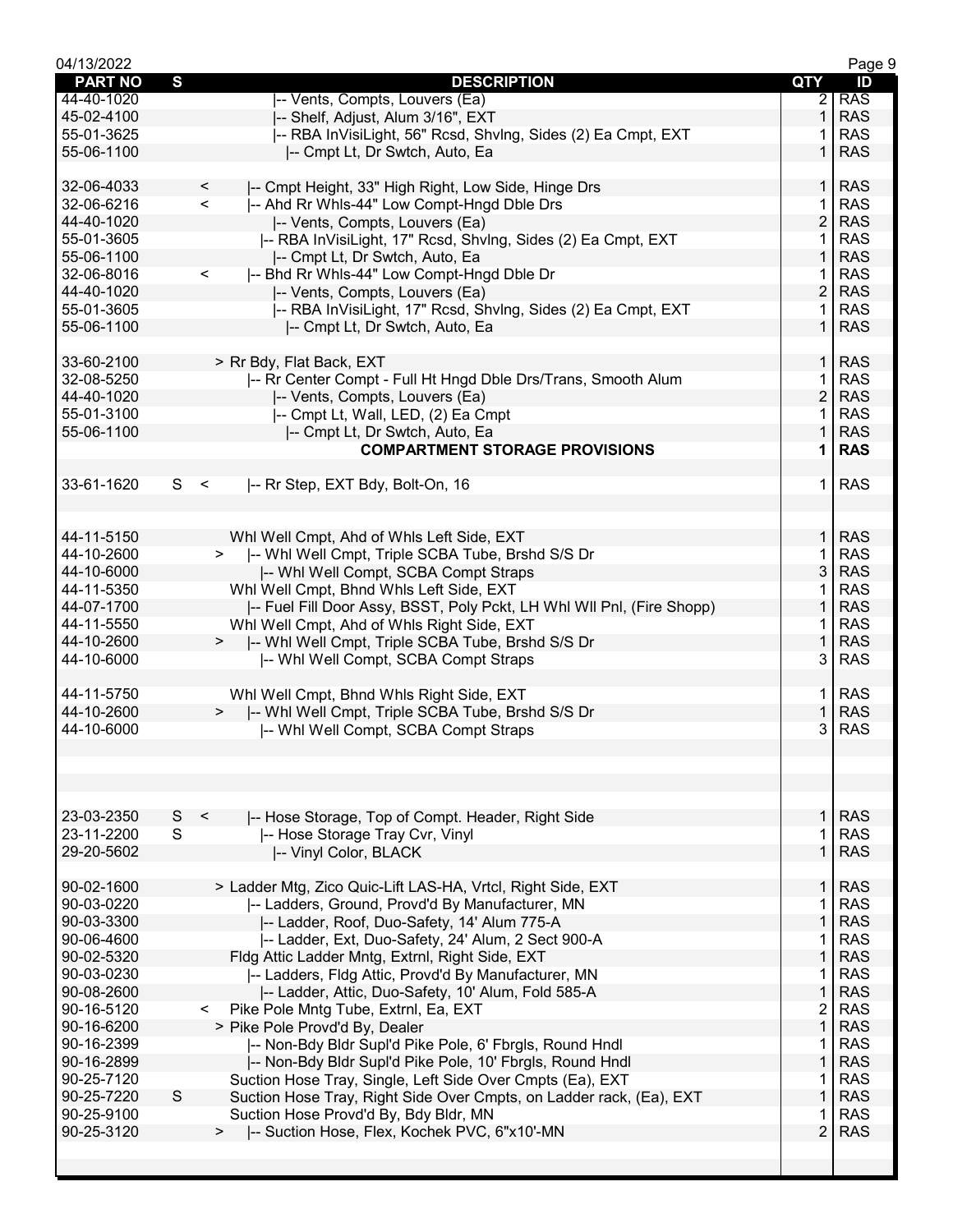| 04/13/2022                     |                                                                |              | Page 10    |
|--------------------------------|----------------------------------------------------------------|--------------|------------|
| $\mathbf{s}$<br><b>PART NO</b> | <b>DESCRIPTION</b>                                             | QTY          | ID         |
| 90-25-6100                     | -- Suction Hose Cplgs, Alum, LH FM x RLM                       |              | $2$ RAS    |
|                                | == EXT Pmpr/Tnkr Common Body Parts - 4102.020 03/01/21 ==      | 1            | <b>RAS</b> |
|                                |                                                                |              |            |
| 33-66-1100                     | -- Step, Fldg, Frnt, Left Hand, Integral LED Lts<br>>          | $\mathbf{1}$ | <b>RAS</b> |
| 33-66-2100                     | -- Step, Fldg, Frnt, Right Hand, Integral LED Lts<br>>         | $\mathbf{1}$ | <b>RAS</b> |
| 44-01-1400                     | -- Bdy Trim, Frnt Bdy, Ht of Side Cmpts, Alum T/P              | 1            | <b>RAS</b> |
|                                |                                                                |              |            |
| 44-01-4020                     | I-- Bdy Trim, Rr Bdy, Smooth Alum for Chevron Stripe, EXT      | 1            | <b>RAS</b> |
| 44-07-4200                     | -- Fuel Tank, Removable Access Panel                           | $\mathbf{1}$ | <b>RAS</b> |
|                                |                                                                |              |            |
|                                |                                                                |              |            |
| 33-62-4160                     | -- Steps, Fldg, Rear, Left Hand (4), Integral LED Lts          | $\mathbf{1}$ | <b>RAS</b> |
| 33-62-4200                     | -- Step, Fldg, Rear, Right Hand, Integral LED Lts              | 1            | <b>RAS</b> |
|                                |                                                                |              |            |
| 33-70-1400                     | -- Handrails, Rr Step, Vert, 60", Pair                         |              | $1$ RAS    |
| 33-70-2200                     | -- Handrails, Pmpr, Below Hosebed, Horz, 60"                   | $\mathbf{1}$ | <b>RAS</b> |
|                                |                                                                |              |            |
| 44-02-1120                     |                                                                | $\mathbf{1}$ | <b>RAS</b> |
|                                | -- Rub Rails, Lwr Bdy, EXT, Extrd Alum                         |              |            |
|                                |                                                                |              |            |
|                                | == EXT Pmpr/Tnkr - AC Electrical System - 4102.020 03/01/21 == | $\mathbf{1}$ | <b>RAS</b> |
|                                |                                                                |              |            |
|                                |                                                                |              |            |
|                                |                                                                |              |            |
|                                |                                                                |              |            |
|                                |                                                                |              |            |
|                                |                                                                |              |            |
|                                |                                                                |              |            |
|                                |                                                                |              |            |
|                                |                                                                |              |            |
|                                |                                                                |              |            |
|                                |                                                                |              |            |
|                                |                                                                |              |            |
|                                | == EXT Pmpr/Tnkr - Equipment Systems - 4102.020 03/01/21 ==    |              | $1$ RAS    |
|                                |                                                                |              |            |
|                                |                                                                |              |            |
|                                |                                                                |              |            |
|                                |                                                                |              |            |
|                                |                                                                |              |            |
|                                |                                                                |              |            |
|                                |                                                                |              |            |
|                                |                                                                |              |            |
|                                |                                                                |              |            |
|                                |                                                                |              |            |
|                                |                                                                |              |            |
|                                |                                                                |              |            |
|                                |                                                                |              |            |
|                                | == EXT SA Pmpr/Tnkr - Pnt/Ltr/Str - 4102.020 03/01/21 ==       |              | 1 RAS      |
|                                |                                                                |              |            |
| 80-05-5200                     | Bdy Paint, Pmpr/Tnkr, Sngl Color, EXT                          | $\mathbf 1$  | <b>RAS</b> |
|                                |                                                                |              |            |
|                                |                                                                |              |            |